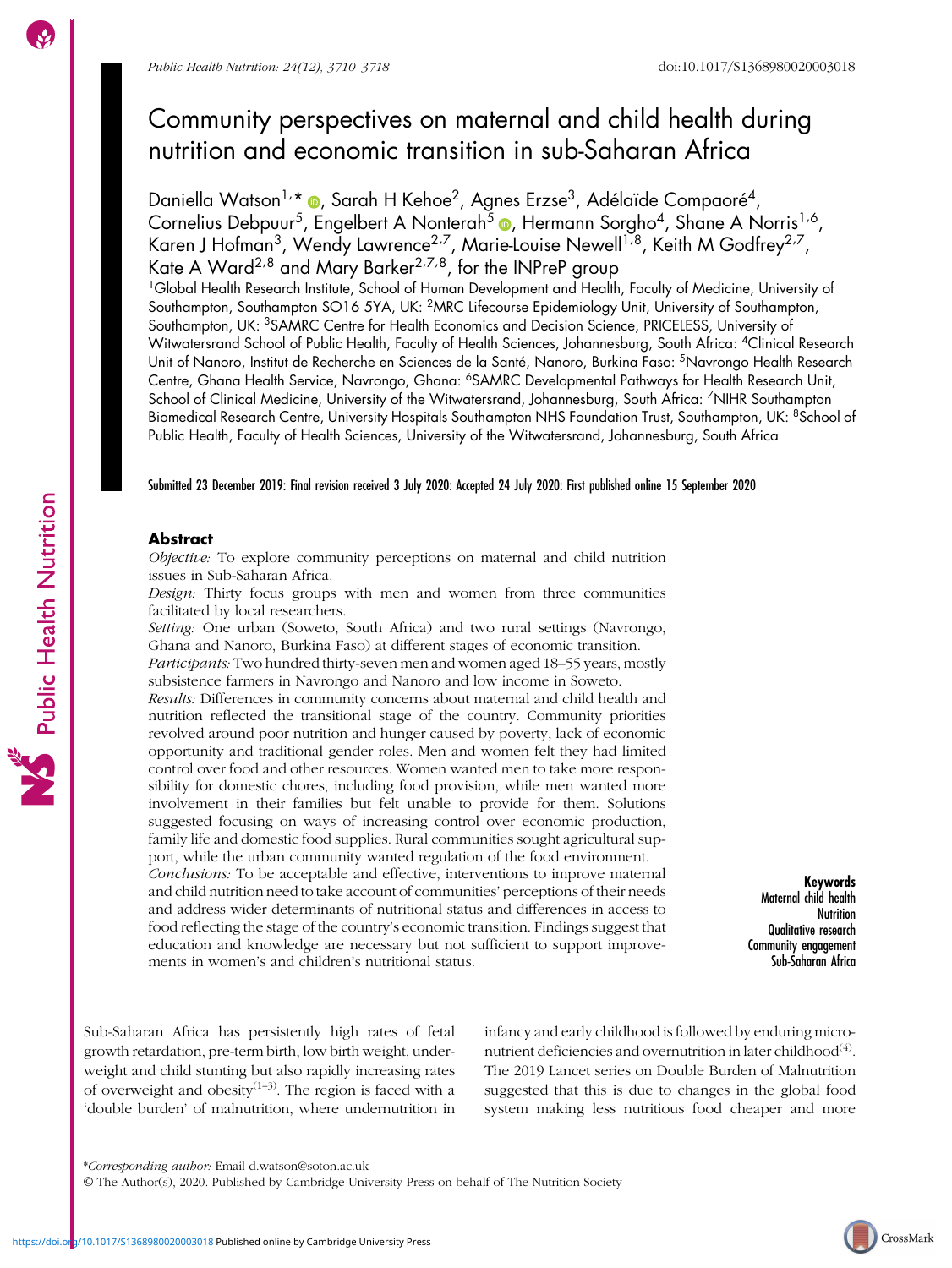#### Nutrition and economic transition in Africa 3711

accessible than nutritious food $(5)$ . The risk of the double burden of malnutrition is now impacting people with low incomes and in rural areas, not just wealthier urban households. The Lancet series suggested that lifecourse interventions are needed to address malnutrition by optimising diet quality and implementing double-duty interventions by simultaneously tackling both under- and overnutrition<sup> $(6)$  $(6)$ </sup>. The 'first 1000 days' concept emphasises the importance of nutritional investment from conception to the child's second birthday to improve long-term population health<sup> $(7,8)$  $(7,8)$ </sup>.

This double burden, combined with food insecurity, is a feature of transitioning societies across Africa. Over half of sub-Saharan Africans live in extreme poverty, subsisting on less than US\$1·90 per day, limiting their ability to purchase  $food<sup>(9)</sup>$  $food<sup>(9)</sup>$  $food<sup>(9)</sup>$ . Availability and access to higher quality food are further limited by lack of transport infrastructure $(10)$  $(10)$ , and increasingly unpredictable climate has resulted in low harvest yields further reducing food availability<sup> $(11-14)$  $(11-14)$  $(11-14)$ </sup>.

Over the past 20 years, there has been rapid economic transition in Africa, including a shift from a subsistence to a more modern, industrialised economy, with accompanying urbanisation<sup> $(15)$  $(15)$  $(15)$ </sup>. Economic transition has not only reduced levels of wasting and stunting but has also reduced physical activity. At the same time, industrialisation and urbanisation have resulted in a change away from traditional food systems and methods of food production. Traditional African diets, which include higher proportions of fruit and vegetables, have been found to be healthier than those in some high-income countries, but this is only the case if food access is secure<sup> $(16)$  $(16)$  $(16)$ </sup>. More often, the move towards modern food systems supports increased availability and reduced costs of high fat, sugar and salt foods, lowering dietary qual- $itv^{(19)}$  $itv^{(19)}$  $itv^{(19)}$ . The recent nutrition transition in Africa has seen communities moving from reliance on traditional foods towards more modern or mixed (traditional and modern) diets<sup>([17](#page-8-0))</sup>, involving increased consumption of processed foods<sup> $(5)$ </sup>, higher energy intakes and prevalence of over-weight and obesity<sup>([3\)](#page-7-0)</sup>. Nutritional transition is therefore accompanied by an epidemiological transition in that there is a parallel shift away from a burden of infectious disease towards chronic conditions<sup> $(5,18)$  $(5,18)$  $(5,18)$  $(5,18)$ </sup>. Africa's economic growth and societal changes also bring opportunities to address these health challenges<sup> $(19)$ </sup>. Further, the transitioning roles of women reduces obligations to marry, increases opportunities for employment and 'personal liberation ::: being perceived as a free woman<sup>'[\(20\)](#page-8-0)</sup>, which may offer women the chance to have more control over their family's health and nutrition status. Women's economic and political empowerment has long been linked to better health and well-being of their families<sup>([21\)](#page-8-0)</sup>, issues which are discussed in another paper in this special issue $^{(22)}$  $^{(22)}$  $^{(22)}$ .

Implementing supportive double-duty nutritional interventions to simultaneously tackle both under- and overnutrition requires engagement of the target population along with policymakers across multiple sectors and the frontline operators. Such actions will need to be delivered through health services, social safety nets, educational settings, and agriculture, food systems and environments<sup> $(4,7)$  $(4,7)$  $(4,7)$  $(4,7)$ </sup>. Doubleduty interventions are discussed in another paper in this special issue<sup>([23](#page-8-0))</sup>. Research suggests these interventions should be accompanied by a shift from a 'top-down' to a combined integrated 'bottom-up and top-down' approach that encourages collaboration between diverse stakeholders and creates shared value to reflect the nutritional needs of communities $^{(24)}$  $^{(24)}$  $^{(24)}$ .

This study is focused on maternal and child nutrition in three settings at varying stages of economic transition. Although quantitative data can tell us how transitions lead to a double burden of malnutrition, they do not explain why or how national transitions affect individuals and local communities. Qualitative research can do this by providing an approach through which to engage with, explore and document people's experiences and concerns. In the context of inequalities, qualitative research is valuable as a multicultural, gendered process, which can bridge local communities' lived experience to history, politics and  $decolonisation<sup>(25)</sup>$  $decolonisation<sup>(25)</sup>$  $decolonisation<sup>(25)</sup>$ . The focus of previous qualitative studies on nutrition in sub-Saharan Africa included communities' belief on and practices with foods. Two qualitative synthesises of data from participatory interviews and focus groups on maternal and child health in sub-Saharan Africa reported that many communities spoke of foods that were 'forbidden' for pregnant women as they were believed to increase the risk of birth complications and death $(26)$  $(26)$ . Strong beliefs in the healing power of foods were also identified, although there was little agreement on which foods had which powers<sup> $(27)$  $(27)$ </sup>. Previous qualitative studies have described beliefs and practices concerning food and nutrition in sub-Saharan Africa, but have not explored communities' understandings of causes of and solutions to poor maternal and child nutrition. Objectives of the study reported here were therefore to explore communities' perceptions of factors affecting maternal and child nutrition in three transitioning sub-Saharan African sites and to collect ideas for context-specific solutions to maternal and child nutrition problems<sup> $(22,23,28)$  $(22,23,28)$  $(22,23,28)$  $(22,23,28)$ </sup>.

#### Method

#### Study setting and population

The focus groups were conducted in three countries in sub-Saharan Africa (Burkina Faso, Ghana and South Africa), each at a different stage of economic transition. The double burden of malnutrition is occurring in all countries, but each country's status is dependent on its stage of transition. Burkina Faso is classified as a low-income economy<sup>[\(29](#page-8-0))</sup>; nationally, child undernutrition is more prevalent than in the rest of West Africa<sup>[\(30\)](#page-8-0)</sup>, but overweight and obesity among women have increased from 7·7% in 1980 to 28·8%, respectively, in  $2016^{(30)}$  $2016^{(30)}$  $2016^{(30)}$ . Ghana is classified as a lower-middle-income economy<sup>([29](#page-8-0))</sup>, where 27% of children under five are

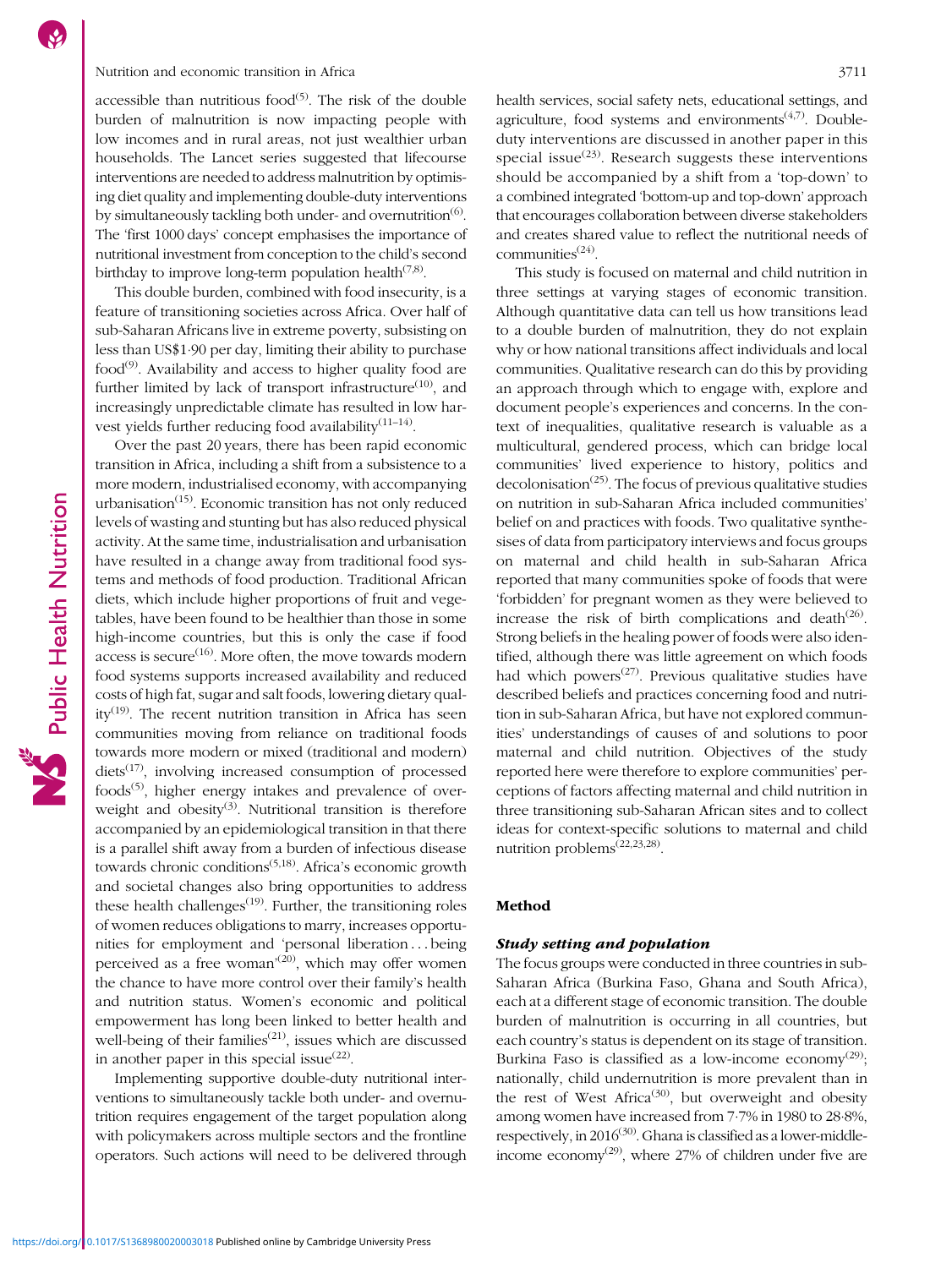stunted $(31)$  $(31)$  $(31)$  and 41% of women nationally are overweight and  $obese^{(32)}$  $obese^{(32)}$  $obese^{(32)}$ . South Africa is classified as an upper-middle-income economy<sup>[\(29\)](#page-8-0)</sup>, with 27% of children under 5 years stunted and underweight, 13% overweight and two-thirds of women overweight or obese $(33)$ .

The study included rural communities in Nanoro, Burkina Faso and Navrongo, Ghana, and an urban community in Soweto, South Africa. The communities in Nanoro are from the Mossi ethnic group<sup> $(34)$  $(34)$ </sup>. Two ethno-linguistic groups Kassena and Nankani are found in Navrongo<sup> $(35)$  $(35)$ </sup>. In both rural communities, the main source of income is subsistence farming which is dependent on climate and rainfall. Soweto is a township with informal settlements in South Africa. It is a large but underdeveloped community separated spatially from the economic hub of Johannesburg, but where thousands of poor families live<sup>[\(36](#page-8-0))</sup>.

#### Data collection

Focus groups were conducted as part of the NIHR INPreP (Improved Nutrition Preconception, Pregnancy, Post-Delivery) study, which aims to review and engage policy about maternal and child nutrition in three different sub-Saharan African countries, to establish the barriers to and the opportunities for developing and instituting costeffective and context-specific interventions to improve maternal and child health<sup>([37](#page-8-0))</sup>. This qualitative sub-study provided opportunities for communities to describe their experience and express their concerns in relation to maternal and child health and nutrition specifically and to make suggestions for interventions to address the issues identified in the discussions. Focus groups were chosen as a method of gaining a variety of views and experiences from men and women of different ages and to capture group  $dynamics<sup>(38)</sup>$  $dynamics<sup>(38)</sup>$  $dynamics<sup>(38)</sup>$ . Focus group guides were designed to stimulate discussion on the general health and nutrition of women and children and also to guide conversations towards identifying solutions. These guides covered topics including priority health and nutrition issues, current healthcare services and nutrition support, foods eaten by mothers and infants and possible interventions to address community needs. The standard focus group guide, developed by the team, was adapted for each site and for men and women. (See Appendix A for women's focus group discussion guide. The men's guide is similar.) Participants were recruited using site-specific sampling strategies, which are described in the three other INPreP papers in this special issue<sup> $(22,23,28)$  $(22,23,28)$  $(22,23,28)$ </sup>. All focus groups took place between January and March 2019, which is the dry season in Nanoro and Navrongo, and the rainy season in Soweto. The focus groups were conducted by experienced qualitative researchers in local languages (Moore in Nanoro; Kasem and Nankani in Navrongo; Xhosa, Zulu and English in Soweto). Consent was taken from all participants; those who were literate signed the consent form, and for those who were not, the form was read out to them and they indicated consent with a thumbprint. Focus groups were audio-recorded, and brief demographic details were recorded for each participant.

### Data analysis

South African and Ghanaian research teams transcribed the audio recordings from local languages into English. The Burkina Faso research team transcribed the local language recordings into French and then translated into English for comparison between sites. Each team inductively coded transcripts based on topics in the focus group guides using NVivo software version 12. Using a constant comparative approach, each team produced a codebook for the data from their site. To produce the cross-cultural analysis of the data reported in this paper, site codebooks and NVivo reports were subject to thematic analysis which produced a set of common, overarching themes underpinning data from all three sites. (Codebook available from authors on request.) Thematic analysis was chosen because it provides detailed and rich accounts of complex data in a flexible manner, yet has rigorous methods to enhance objectivity<sup>[\(39\)](#page-8-0)</sup>. We used COREQ guidance to structure our reporting<sup>[\(40\)](#page-8-0)</sup>. (Quotes containing local currency were converted to US\$ on April 20, 2020.)

#### Results

Thirty focus groups were conducted, eleven in Nanoro, ten in Navrongo and nine in Soweto, involving 237 participants whose characteristics are presented in Table [1](#page-3-0).

We identified two major themes underlying participants' experiences on and concerns with maternal and child nutrition in their settings: (i) stage of the country's transition (epidemiological, nutritional and economic) and (ii) proposed solutions (household, community and structural). Data under each theme are presented below as a series of sub-themes, supported by quotes from each site, gender and age group. Theme one is represented in Fig. [1](#page-3-0) that explains what the communities perceived to be influencing maternal and child nutrition. Participants described problems of under and overweight in mothers and children in their sites, the extent of which appeared to depend on the stage of economic, epidemiological and nutritional transition of their countries. Participants in all three sites described economic constraints that influenced the way they were either able to produce or purchase food. For farming communities, climate change was seen to be having profound impacts on the way they could feed themselves. Communities suggested solutions to these problems which are described in Table [2.](#page-3-0)

### Transitions

Discussions with participants suggested that different stages of epidemiological, nutritional and economic transition in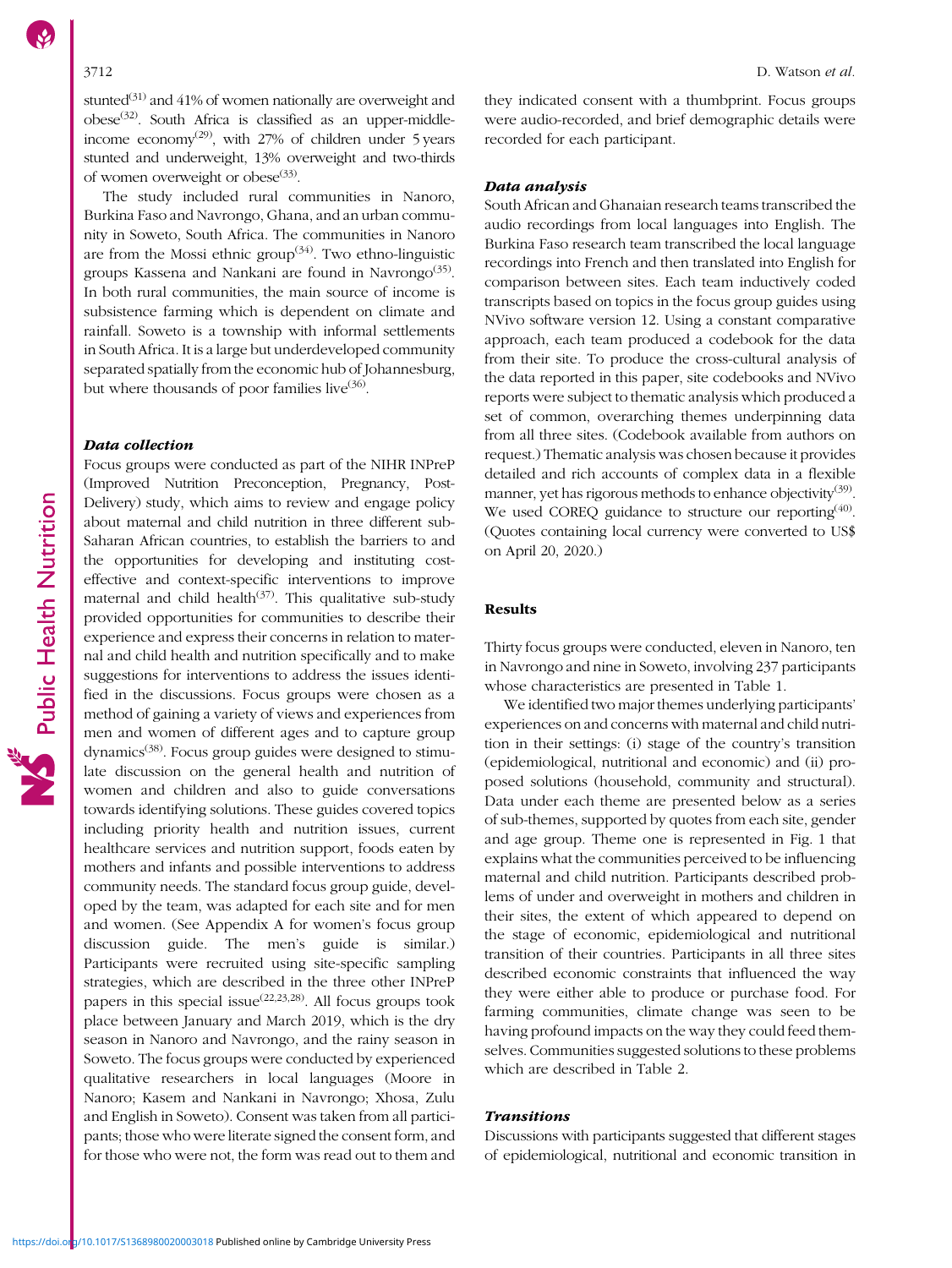#### <span id="page-3-0"></span>Table 1 Characteristics of focus group discussion participants by country

|                          | Nanoro, Burkina<br>Faso |    | Navrongo, Ghana |    | Soweto, South Africa |    | All countries |      |
|--------------------------|-------------------------|----|-----------------|----|----------------------|----|---------------|------|
|                          | n                       | %  | n               | %  | n                    | %  | n             | %    |
| Number of focus groups   | 11                      |    | 10              |    | 9                    |    | 30            |      |
| Number of participants   | 86                      | 36 | 85              | 36 | 66                   | 28 | 237           | 100% |
| Number of women          | 63                      | 73 | 53              | 62 | 45                   | 68 | 161           | 68%  |
| Number of men            | 23                      | 27 | 32              | 38 | 21                   | 32 | 76            | 32%  |
| Age groups in year $(n)$ | Women:                  |    | Women           |    | Women                |    |               |      |
|                          | $18 - 25(24)$           |    | 18-25 (17)      |    | $18 - 25(13)$        |    |               |      |
|                          | $26 - 34(15)$           |    | $26 - 39(18)$   |    | $26 - 40(18)$        |    |               |      |
|                          | $35 - 55(24)$           |    | $40+ (18)$      |    | $40 + (14)$          |    |               |      |
|                          | Men                     |    | Men             |    | Men                  |    |               |      |
|                          | $18 + (23)$             |    | $18 + (32)$     |    | $18 + (21)$          |    |               |      |



Fig. 1 What did communities perceive to have influenced maternal and child nutrition in three sites in sub-Saharan Africa? Thematic map

Table 2 Proposed solutions by community members across all three sites, operating at three ecological levels: household, community and structural

Proposed community solutions

| Household                              | Community                                                            | Structural                |
|----------------------------------------|----------------------------------------------------------------------|---------------------------|
| Opportunities for women to earn income | Participatory problem-solving groups                                 | Food and price regulation |
| Food preparation demonstrations        | Agricultural support (fertilisers, pesticides and vegetable gardens) | Social grants             |
| Men's involvement in family life       | Nutrition support from community health workers                      | Irrigation projects       |

each of the study settings influenced the communities' disease status, access to nutritious food and economic constraints, ultimately impacting upon maternal and child nutrition and health. Findings from the discussions are presented to reflect these ongoing transitions and the differing economic conditions between countries.

#### Epidemiological transition

Participants spoke of different disease states, which appeared to be influenced by the stage of epidemiological transition of their site. People in Nanoro and Navrongo spoke of infectious diseases affecting community health, whereas in Soweto, the coexistence of infectious and non-communicable diseases was discussed.

In Nanoro, the least transitioned setting, the focus of health concerns was infectious diseases; particularly, malaria were prevalent and believed to be caused by environmental factors.

'Here in Nazoanga, children suffer from malaria and malnutrition' FGD03\_Men\_18–55yr\_Nanoro, Burkina Faso

'It is mosquitoes, dirty waters, the dust and the wind.' FGD01\_Women\_18–25 yr\_Nanoro, Burkina Faso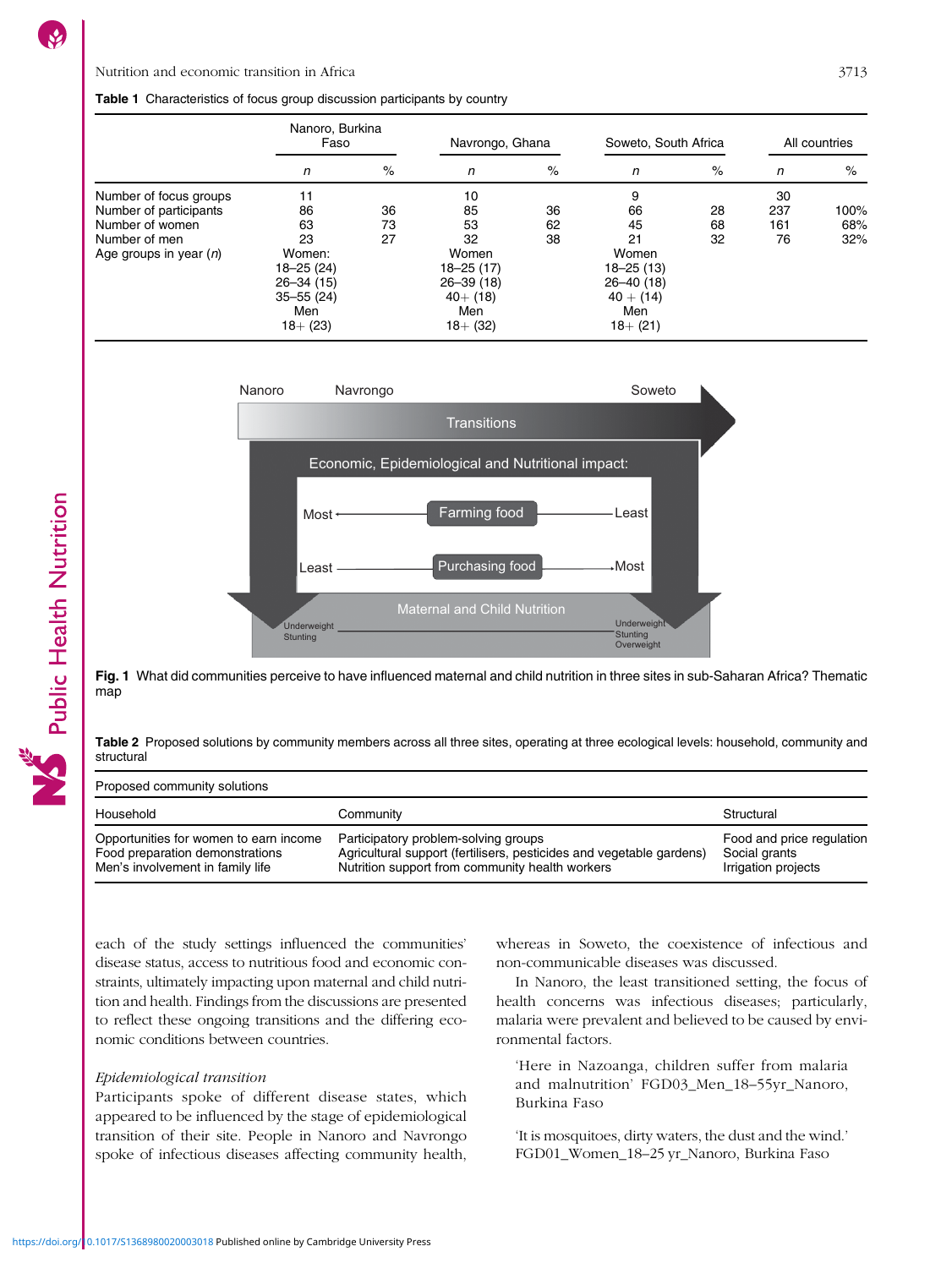Similarly, communities in Navrongo reported infectious disease as an issue; however, community members reflected on how their understanding of disease has evolved over time so that they now take effective preventive actions. In this way, the community felt they had become more active agents in managing their own health.

'In the past, after fetching water::: some women soak clothes in water for days without washing them, and mosquitoes can easily breed in them for them to get malaria .... Now the women wash their clothes and put everything in order, they cover their items with nets, ... .so the things of the past have changed.' FGD03\_Women\_26–39 yrs\_Navrongo, Ghana

Discussions in Soweto, the most urbanised of the settings, revealed the coexistence of communicable and noncommunicable disease in the community, including mental health problems.

'A lot of people where I live are sick, some have HIV and then most of the youth and elderly have diabetes, and some have cancer.' FGD02\_Women\_26– 40 yrs\_Soweto, South Africa

'Depression, it's there, it does exist among women but people don't understand what it is exactly.' FGD01\_Women\_26–40 yrs\_Soweto, South Africa

#### Nutritional transition

Regardless of whether their main concerns were about communicable or non-communicable diseases, participants in all sites made the connection between disease and nutrition. They recognised that eating well improves health for adults and children and prevents both types of disease.

'Good nutrition is the one that gives you good health.' FGD01\_Women\_18–25 yrs\_Nanoro Burkina Faso

'Good nutrition gives blood and also protects you from diseases::: The white people have a saying that, "an empty sack cannot stand upright". When you wake up from bed, and the stomach is empty, you are weak, you cannot stand up to work. So it opens the mind, it also gives blood, it also makes you strong. It is in the body fighting against diseases.' FGD03\_Women\_26–39 yrs\_Navrongo, Ghana

'In order for them to be healthy you need to give them healthy food, give them veggies, get him accustomed to eating veggies, eating fruits, we need to pull them away from eating junk because at the end of the day ::: it makes kids obese, it makes kids not think properly' FGD01\_Women\_26–40 yrs\_ Soweto, South Africa

Participants spoke of the ways that food availability and access to food had changed in recent times. They described how farmers in settings with more traditional food systems including Nanoro and Navrongo were struggling to grow enough nutritious food to feed their families. They believed this to be, at least in part, caused by changing weather patterns. By contrast, the urban community in Soweto reported increasing reliance on processed takeaway foods instead of home-cooked meals and diminishing cultivable land for agricultural production. This is both a feature of transition to a more modern food system which had moved away from agricultural production and increasing urbanisation in South Africa.

In Nanoro, participants described how seasonal fluctuations affected food security and how they had to travel long distances and required transport to buy nutritious foods.

'The season was good but last year it hadn't rained enough and we had bad harvest.... One year is not enough to solve one bad year's harvest.' FGD03\_Men\_18–55 yr\_Nanoro, Burkina Faso

'Here we do not have vegetables. We must go and buy some in Wamzaala (6 km) to sell. Times before we went by bike to Nanoro (21 km) to buy the vegetables.' FGD02\_Women\_35–55 Nanoro, Burkina Faso

In Navrongo, it was reported that water insecurity led to insufficient fresh produce and the community had to eat dried vegetables. They associated this with poor nutrition and health.

'There is no water for us to water our gardens. We harvest the fresh vegetables and dry them. These dried vegetables, they don't have nutrients for the body' FGD06\_Women\_40–50 yrs\_Navrongo, Ghana

Additionally, communities in Navrongo reported that health workers advise pregnant women to eat healthy food but these foods were not available; they did not grow in this area and were too expensive to buy.

'Whenever we go to the hospital, they tell us to eat these foods because they are good. Because we don't have them is why we eat our local foods like the kapuno, TZ, and the vegetables and rice.' FGD03\_ Women\_26–39 yrs\_Navrongo, Ghana

More of the conversation with participants from Navrongo and Nanoro was focused on issues with generating sufficient food for their families rather than on the provision of good quality, diverse diets. This was less the case in Soweto, where much of the concern was with the poor quality of the food available locally in the shops and sold by street vendors. It was perceived to be more convenient and cheaper to purchase and consume widely available junk food than to prepare fresh food; this was a recent phenomenon.

'Food these days is wrong, wrong, wrong; you know back then, there used to be kota (bunny chow) we'd get it from school but it was scarce, but now at every corner there are those chips for  $R5$  (US\$0.27) $\ldots$ FGD08\_Women\_40+yrs\_Soweto, South Africa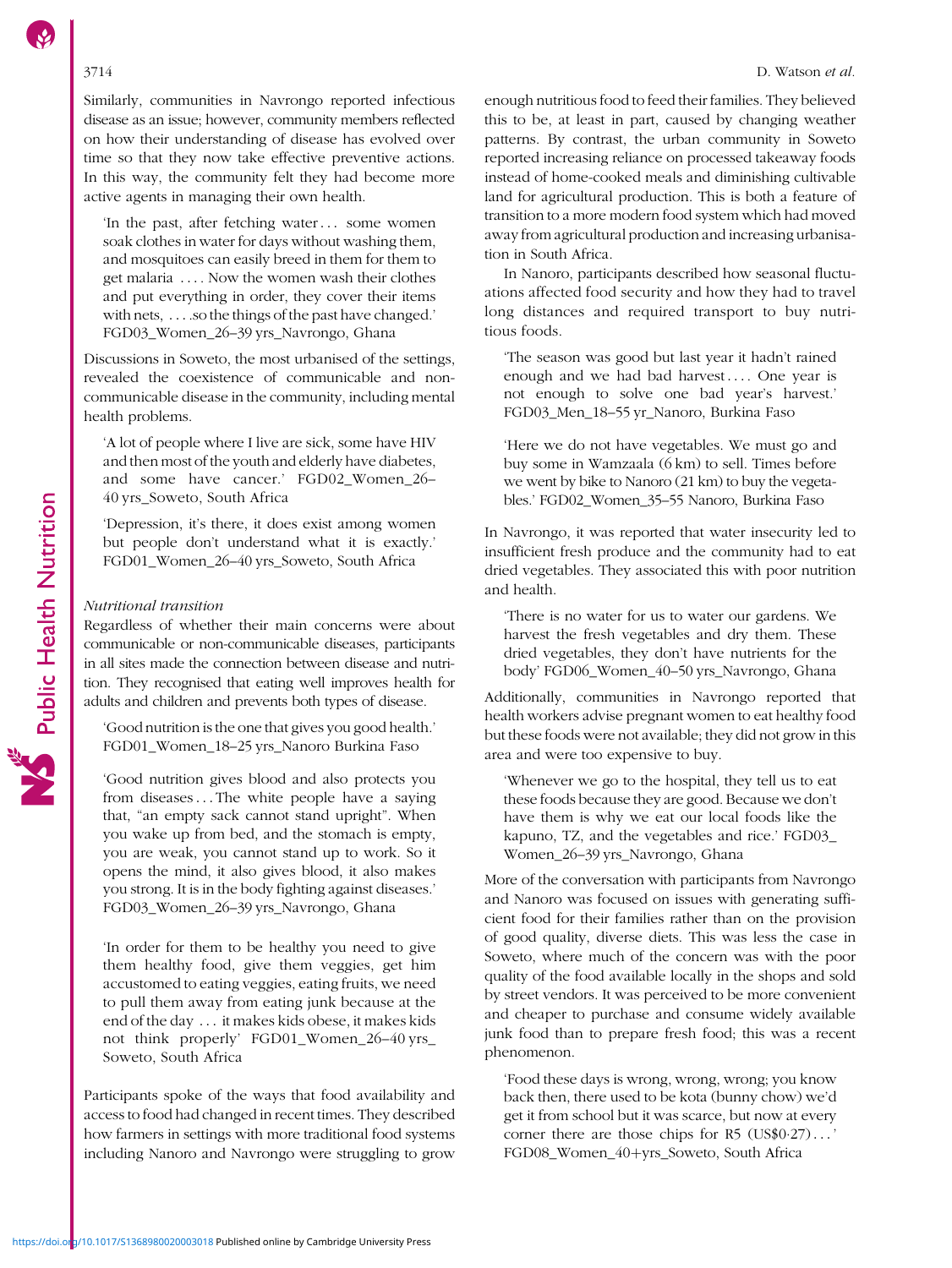### Nutrition and economic transition in Africa 3715

#### Economic constraints

All communities described problems of poverty and lack of employment opportunity that limited access to nutritious foods for mothers and children and so affected their health. Different causes of poverty were discussed, including poor agricultural yield and lack of employment, which lead to having little food and no money to live on.

Participants described poverty as the main constraint to quality nutrition and health. They said poverty dictated their lives, and that they had developed coping mechanisms in order to survive.

'Poverty is the first disease.' FGD03\_Men\_18–55 yrs\_ Nanoro, Burkina Faso

Men in Navrongo described how they attempted to escape poverty by migrating to the cities and leaving their families behind.

'When the dry season comes about most of us especially we the young people, we run to Kumasi and stay looking for your daily bread alone, while the woman and the child are at home not having food to eat.' FGD09\_men\_35–50 yrs\_Navrongo, Ghana

Similarly, in Soweto, people described poverty leading to involvement in crime and substance abuse as a means to escape from a hopeless situation.

'It's poverty. There are many who are unemployed and that leads to involvement in crime, and drugs such as Nyaope' FGD09\_men\_18+yrs\_Soweto, South Africa

In Soweto, drinking was an issue for both genders. Alcohol was an instrument to help respondents' troubles with additional consequences for the health and well-being of their children.

'They do that because of their problems, there's no woman that wants to be an alcoholic when they have kids' FGD01\_Women\_26–40 yrs\_Soweto, South Africa

Unemployment and underemployment were prevalent contributing factors to poverty in all settings. For those who did work, livelihoods depended on whether the setting was rural or urban and the stage of transition from a more traditional to modern food system. In the rural communities, farming was described as becoming less productive; seasonal fluctuations believed to be caused by climate change were reducing the quantity and quality of foods available to mothers and children in those communities.

In Navrongo, the main source of income is subsistence farming and communities expressed challenges of yielding nutritious crops.

... there is no money for us to farm, and also the farming is not progressing well. The land is not nutrient dense because of this, the micronutrient in the produce would not be sufficient' FGD08\_men\_ 24–34 yrs\_Navrongo, Ghana

In Soweto, women reported that they put themselves at risk in order to provide for their children.

 $\ldots$  I can't find a job, I go taking my CV but they don't call me back, so what do I do, I come with that mentality that because of I'm a woman, I can use my body to make money. I go to town and prostitute myself so I can buy food for my kids.' FGD01\_Women\_26– 40 yrs\_Soweto, South Africa

In Nanoro, women who had employment spoke of having to work long hours in markets whilst pregnant or with their child.

'We have to wake up early in the morning to go buy articles we are selling, if you are pregnant with a young child how are you going to manage?' FGD02\_Women\_35–55 yrs\_Nanoro, Burkina Faso

#### Solutions

Community members, despite feeling disempowered, had suggestions for improving maternal and child nutrition and wanted to be part of the solutions. Their solutions are presented below as they apply to the household, the community and societal structures.

To address their frustration that they had so little control over theirs and their children's diets, women asked for financial support to establish businesses to generate their own income. They felt that having their own income would increase the opportunities for them and their children to have healthier lives.

'The last rainy season, some of us got supported with 20 000 cfa (US\$33.19) to improve their business... some women wanted to implement activities to generate income.' FGD02\_Women\_35–55 yrs\_Nanoro, Burkina Faso

'We want jobs. If you have a job and you have food with money. You and your children are healthy even without your husband. Because you have your profession, you wouldn't mind him. You have peace of mind.' FGD05\_Women\_ 40–50 yrs\_Navrongo, Ghana

'Helping mothers to get an income. Especially mothers because they are the ones that go all out to ensure that children are fed.' FGD02\_Women\_26–40 yrs\_ Soweto, South Africa

Participants in all sites suggested solutions based on community empowerment, including investment in gardening and local agriculture, support from health workers with food preparation, and establishing community member support groups.

'What we can add is we want health care workers who will sensitise people to good nutritional practices, hygiene, cleanliness. To give advice to people,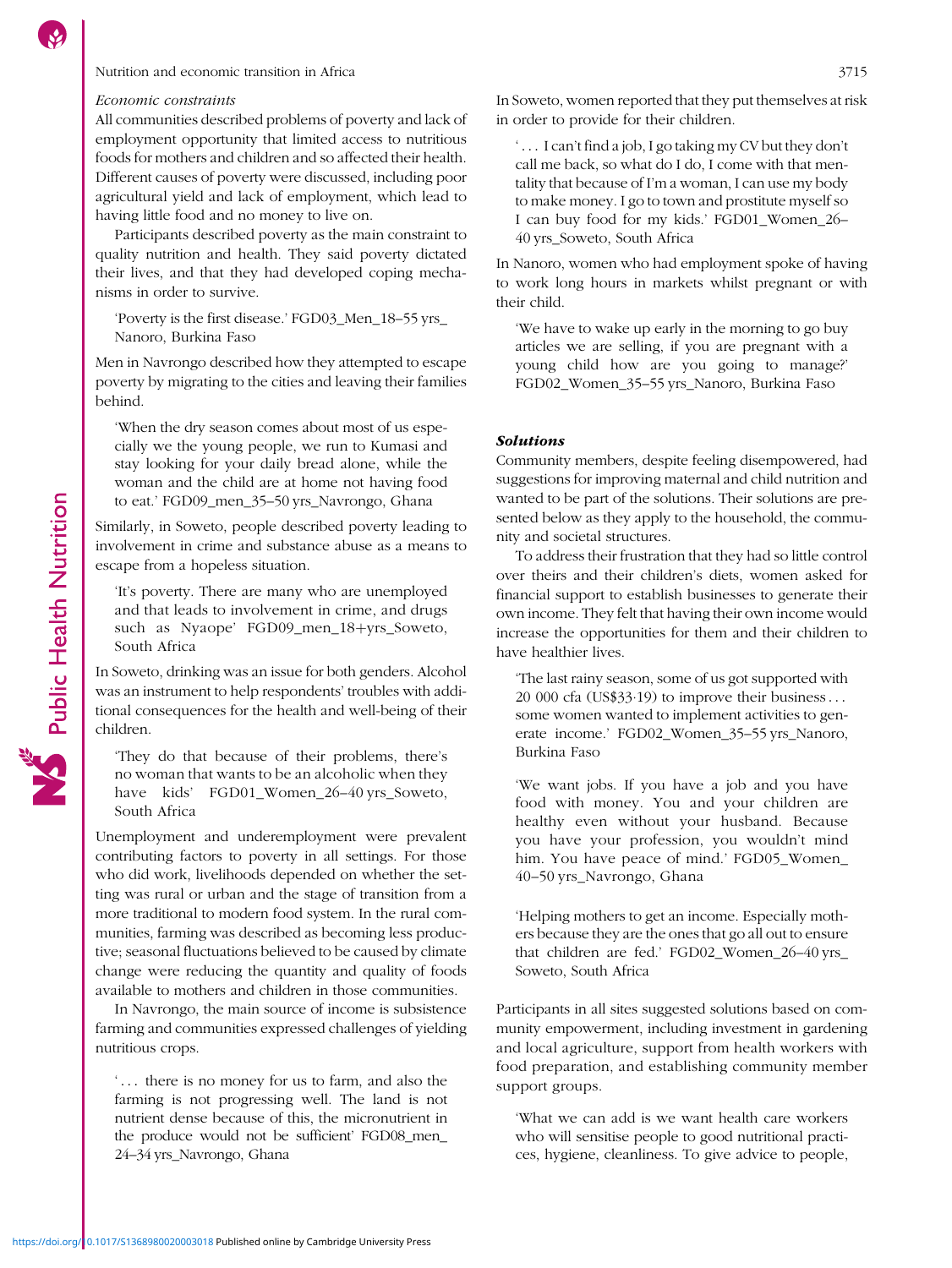give them solutions.' FGD03\_Men\_18\_55yrs\_Nanoro, Burkina Faso

'We have a large valley here so that let's say four or five us go and do gardens there and plant - whether it is cassava, plantain or orange trees. In three to four years' time, when we go there we will get food for a pregnant woman to eat to be strong' FGD07\_ men\_18+yrs\_Navrongo, Ghana

'So helping ::: support groups, we need to talk to each other, because we're basically fighting on our own as women...' FGD04\_Women\_18-25 yrs\_ Soweto\_South Africa

Participants asked that governments provide contextspecific solutions to increase the availability of healthier foods. The people in Nanoro wanted a reduction in food prices, communities in Navrongo sought the construction of dams, and people in Soweto wanted healthy food packages and social grants, increased availability of healthy food and regulation over the availability of unhealthy foods.

'They (the government) won't give us the food for free. They are going to reduce the price and we are going to give our contribution. ::: Instead of paying 20 000 cfa (US\$33·19) for one bag maybe two bags can be 20000cfa.' FGD02\_Women\_35– 55 yrs\_Nanoro, Burkina Faso

'If the government can create a dam here ::: they will get fresh vegetables. Because the rains are seasonal, we dig boreholes, in order to help us farm. Now we are there waiting for the next year's rains to farm ...' FGD10\_men\_18+yrs\_Navrongo, Ghana

'I would start a feeding scheme ... getting their social grants; they [mothers] need to come back with a little package of at least healthy food ... a health pack for the child' FGD09\_men\_18+yrs\_Soweto, South Africa

#### Discussion

This cross-cultural study explored perceptions of maternal and child nutrition in communities living in countries at different stages of economic and nutrition transition. Participants living in these communities indicated common problems such as poverty and lack of employment opportunity, and these made it challenging to provide sufficient food to prevent families from being hungry. Though they mentioned their poor diet quality, community members were less concerned about this than about simply feeding their families enough. Sites in rural Ghana and Burkina Faso were still at early phases of nutrition transition and relied heavily on traditional, plant-based diets<sup> $(41)$  $(41)$ </sup>. Community member suggestions aligned with those of the 2019 Lancet series on the 'double burden of malnutrition' that advised double-duty actions to tackle all forms of malnutrition, these to include scaling up agriculture programmes and improving food environments $(5,6)$  $(5,6)$ . Solutions suggested by the communities also included a number of 'nutrition-sensitive' approaches rather than just 'nutrition-specific' interventions<sup> $(42,43)$  $(42,43)$  $(42,43)$ </sup>. Nutritionsensitive approaches included access to good farming land, employment support and women's empowerment groups. Nutrition-sensitive interventions have been shown to be successful in reducing maternal underweight and infant wasting<sup> $(42,43)$  $(42,43)$ </sup>. Such interventions would need to be delivered in a way that reflected the local context.

These interventions may be more effective if focused on women in poorly nourished communities<sup>([20,44](#page-8-0)–[48\)](#page-8-0)</sup>. Women in our focus groups felt overburdened with domestic chores and said that their men were largely absent from family life<sup> $(22)$ </sup>. The men wanted to be included in raising their children but felt unable to fulfil their role as providers. Interventions that involve men have been shown to increase partner support for women during pregnancy $(49)$ . Participants of both genders suggested that forms of collective action might be key to improving maternal and child nutrition. Involving women in problem-solving participatory groups in other contexts has been shown to create dramatic improvements in maternal and child health outcomes which offer cost-effective solutions in low-resource settings $(50)$  $(50)$ . The Alive and Thrive initiative provides evidence that a multi-faceted nutrition-sensitive approach, including community mobilisation can improve maternal and infant outcomes<sup>([51](#page-8-0))</sup>.

Our findings align with the 2018 Lancet commission on the 'global syndemic' of obesity, undernutrition and climate change<sup> $(14)$  $(14)$  $(14)$ </sup>; participants in the focus groups spoke of changing climates and seasonal fluctuations impacting their agricultural outputs and consequently the quality and quantity of food available for them to eat or sell. Solutions to improve malnutrition in Africa's transitioning countries clearly need to take account of the effects of climate change on agriculture and the consequent effect on migration<sup> $(13)$  $(13)$  $(13)$ </sup>.

#### Strengths and limitations

This is a substantial focus group study, involving a large number of participants of a range of ages, from diverse settings. Highly trained local qualitative researchers carried out the research and analysed the data using standardised rigorous methods, but from their contextual perspectives. The data were further analysed by four international research teams, which promoted wider interpretation. As the audio recordings were translated into English, the original meaning of data may be lost in translations. This study was limited by speaking only to men and women from local families. It would have been useful to additionally capture perspectives from community leaders and health workers.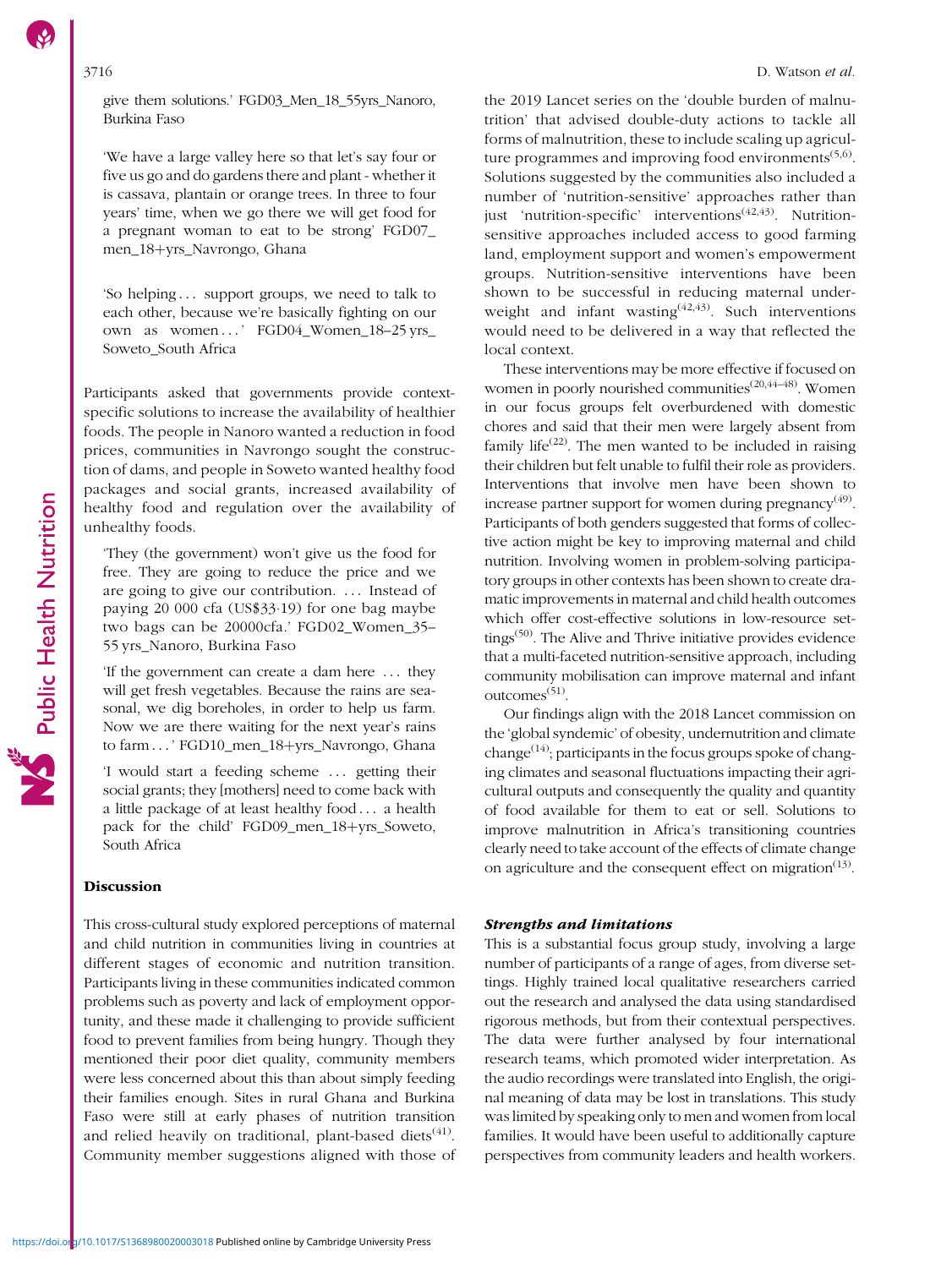Public Health Nutrition

#### <span id="page-7-0"></span>Conclusion

Nutrition-sensitive rather than nutrition-specific interventions were mainly suggested by sub-Saharan African communities to improve maternal and child nutrition. Food security is a major concern for the communities who called for support to put food production more under their control, and more opportunities for paid employment. This suggests that co-creation of any intervention response would be not just desirable but essential. Without addressing this basic need for enough food, it is a challenge to shift attention to improving food quality and dietary diversity and so offset the burgeoning obesity epidemic taking hold across Africa. Discussions also make clear the multi-sectoral nature of possible interventions to improve maternal and child nutrition, and the probability that solutions to this health problem lies well beyond the health sector. Sustainable policy interventions to improve maternal and child nutrition need to consider the complex issues involved in food security across transitioning countries, many of which are not obviously or immediately related to the provision of food.

#### Acknowledgements

Acknowledgements: The authors would like to thank the participants for their time and interest in the study and the field workers who conducted the focus groups. The authors would also like to thank the INPreP group: Abraham Oduro, James Adoctor, Paul Welaga, Paula Beeri, Edith Dambayi, Esmond W. Nonterah, Winfred Ofosu, Doreen Ayibisah, Maxwell Dalaba and Samuel Chatio (Navrongo Health Research Centre); Palwendé R. Boua, Kadija Ouedraogo, Toussaint Rouamba, Karim Derra, Aminata Welgo and Halidou Tinto (Clinical Research Unit of Nanoro); Susan Goldstein, Aviva Tugendhaft, Winfreda Mdewa and Ijeoma Edoka (SAMRC Centre for Health Economics and Decision Science, PRICELESS); Mark Hanson and Caroline Fall, (Faculty of Medicine, University of Southampton) and Emmanuel Cohen and Stephanie Wrottesley (SAMRC Developmental Pathways for Health Research Unit). Financial support: This research was funded by the National Institute for Health Research (NIHR)  $(17\sqrt{63}\sqrt{154})$  using UK aid from the UK Government to support global health research. The views expressed in this publication are those of the authors and not necessarily those of the NIHR or the UK Department of Health and Social Care. K.J.H. and A.E. are supported by South African Medical Research Council/Centre for Health Economics and Decision Science – PRICELESS SA, University of Witwatersrand School of Public Health, Faculty of Health Sciences, Johannesburg South Africa (D1305910-03). Conflict of interest: None. Authorship: M.B., A.E., S.H.K., K.J.H., S.A.N., K.A.W., M.L.N., E.A.N., H.S. and K.M.G. designed the study; A.E., A.C. and C.D. carried it out and D.W., M.B., A.E., A.C. and C.D. analysed the data. All authors contributed to drafting and editing the article and approved the final manuscript. Ethics of human subject participation: This study was conducted according to the guidelines laid down in the Declaration of Helsinki, and all procedures involving study participants were approved by Faculty of Medicine Ethics Committee, University of Southampton, UK (47290), the University of the Witwatersrand Human Research Ethics Committee (Medical), South Africa (M181056), the Navrongo Health Research Centre Institutional Review Board, Ghana (NHRCIRB322), the National Health Ethics Committee in Burkina Faso, (2018-12-156). Written and verbal informed consent was obtained from all participants. Verbal consent was witnessed and formally recorded.

#### Supplementary material

For supplementary material accompanying this paper visit<https://doi.org/10.1017/S1368980020003018>

#### References

- 1. Bain LE, Awah PK, Geraldine N et al. (2013) Malnutrition in Sub–Saharan Africa: burden, causes and prospects. Pan Afr  $Med J 15, 120.$
- 2. Lartey A (2008) Maternal and child nutrition in Sub-Saharan Africa: challenges and interventions. *Proc Nutr Soc* 67, 105–108.
- 3. Steyn NP & Mchiza ZJ (2014) Obesity and the nutrition transition in Sub-Saharan Africa. Ann NY Acad Sci 1311, 88-101.
- 4. World Health Organization (2017) The Double Burden of Malnutrition. Geneva: World Health Organization.
- 5. Popkin BM, Corvalan C & Grummer-Strawn LM (2020) Dynamics of the double burden of malnutrition and the changing nutrition reality. Lancet 395, 65–74.
- 6. Hawkes C, Ruel MT, Salm L et al. (2020) Double-duty actions: seizing programme and policy opportunities to address malnutrition in all its forms. *Lancet* 395, 142-155.
- 7. Black RE, Victora CG, Walker SP et al. (2013) Maternal and child undernutrition and overweight in low-income and middle-income countries. *Lancet* **382**, 427–451.
- 8. Bhutta ZA, Das JK, Rizvi A et al. (2013) Evidence-based interventions for improvement of maternal and child nutrition: what can be done and at what cost? Lancet 382, 452–477.
- 9. The World Bank (2019) Understanding Poverty. [https://](https://www.worldbank.org/en/topic/poverty/overview) [www.worldbank.org/en/topic/poverty/overview](https://www.worldbank.org/en/topic/poverty/overview) (accessed September 2019).
- 10. Food and Agriculture Organisation of the United Nations (2015) Regional Overview of Food Insecurity: African Food Security Prospects Brighter than Ever. Accra, Ghana: FAO.
- 11. Rayco-Solon P, Fulford AJ & Prentice AM (2005) Differential effects of seasonality on preterm birth and intrauterine growth restriction in rural Africans. Am J Clin Nutr 81, 134-139.
- 12. Branca F, Pastore G, Demissie T et al. (1993) The nutritional impact of seasonality in children and adults of rural Ethiopia. Eur J Clin Nutr 47, 840–850.
- 13. Abubakar I, Aldridge RW, Devakumar D et al.(2018) The lancet commissions The UCL: lancet commission on migration and health: the health of a world on the move. Lancet 392, 2606–2654.
- 14. Mendenhall E & Singer M (2019) The global syndemic of obesity, undernutrition, and climate change. Lancet 393, 741.